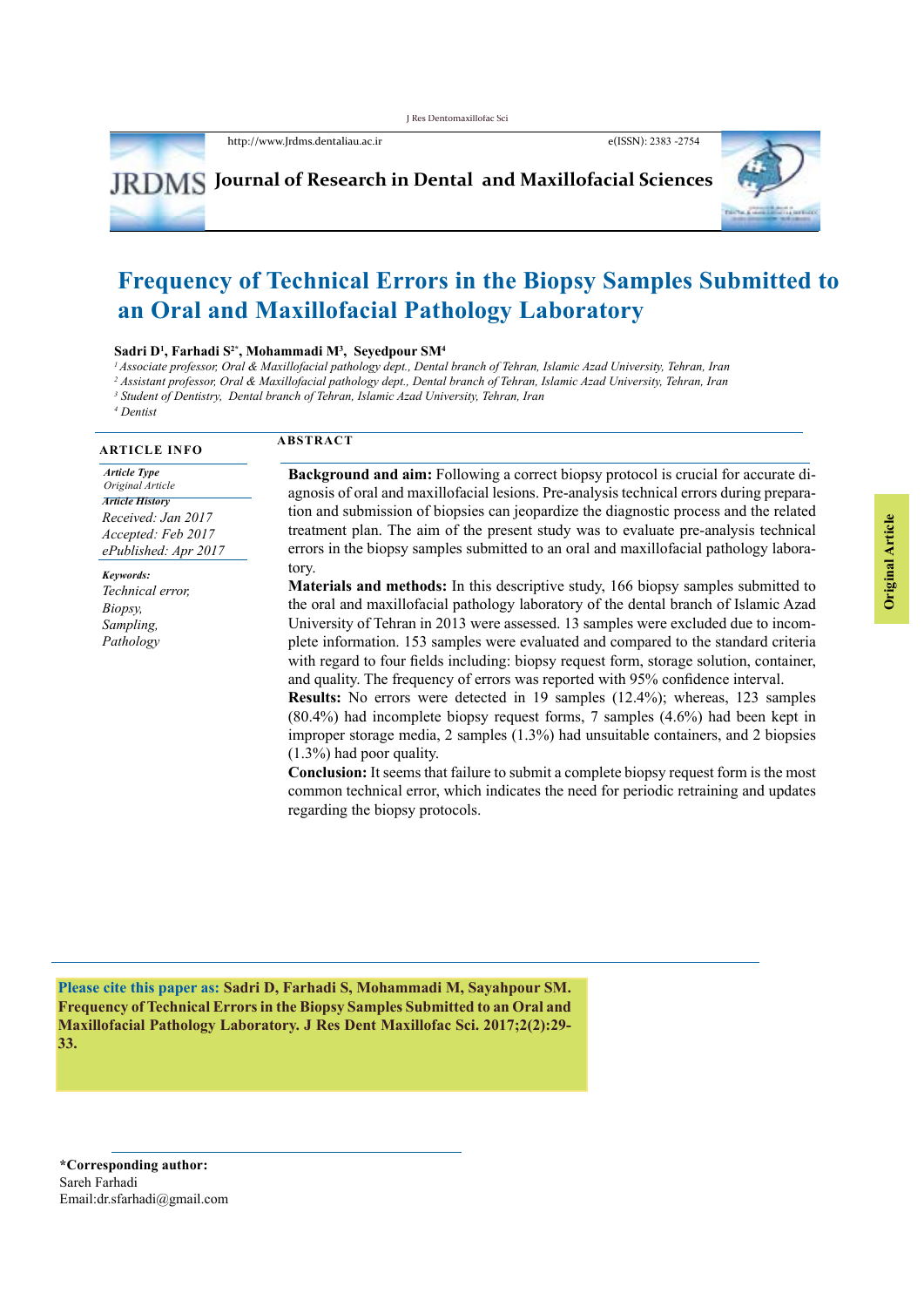### **Introduction:**

Following a correct biopsy protocol is crucial for accurate diagnosis of oral and maxillofacial lesions. Similar to other laboratory procedures, biopsy sampling is susceptible to errors, which can affect the diagnosis.(1) Harvesting a suitable piece of tissue during biopsy procedure is one of the major concerns that affects the final diagnosis and the related treatment plan.(2)

Clinically, biopsy is defined as a procedure in which a piece of vital tissue is cut and studied under microscope for diagnostic and therapeutic purposes.<sup>(3, 4)</sup> Histopathological laboratory procedures consist of nine steps, as follows: 1. Assessment and inquiry, 2. Harvesting the sample, 3. Registering the information, 4. Sample transportation, 5. Sample preparation, 6. Analysis 7. Report, 8. Interpretation, 9. Therapeutic findings.  $(5, 6)$ 

The whole mentioned process is usually divided to three analytical stages: 1. Pre-analysis, 2. During analysis, 3. Post-analysis. Pre-analysis errors occur during sample harvesting, and include: smashing, stretching, rotation, and shrinkage of samples (which cause histologic artifacts), biopsy autolysis, damaged samples, and failure to register correct information on the biopsy containers. Errors during analysis occur upon slide preparation, and include bubble formation and inappropriate staining. Post-analysis errors include improper answering or incorrect diagnosis of lesions.  $(3, 4, 7, 8)$ 

Rotation and shrinkage of the sample cause histologic artifacts in the microscopic view. Biopsy autolysis may occur due to delay in sample fixation, incorrect use of neutral buffered formalin, and unsuitable concentration or inadequate volume of the fixative solution. Samples may also get damaged during removal from a container with a small opening. $(9-11)$ 

Nonetheless, technical errors in biopsy submission may affect the diagnosis, and jeopardize patients' safety. They may also cause delay in diagnosis which might lead to morbidity and mortality.(12)

To date, various biopsy submission errors have been reported in different studies; however, the number of these studies is limited. The aim

of the present research was to determine the frequency of errors in the biopsies submitted to the oral and maxillofacial pathology laboratory of the dental branch of Islamic Azad University of Tehran in 2013.

#### **Materials and Methods:**

In this descriptive study, all the samples submitted to the oral and maxillofacial pathology department during 2013 were evaluated with regard to four categories including: biopsy request form, storage solution, container, and quality. The gathered data were compared with the standard criteria.<sup>(8)</sup> The frequency of errors was reported with 95% confidence interval.

### **Results:**

No errors were detected in 19 samples (12.4%); whereas, 134 samples (87.6%) contained errors at least in one of the evaluated categories (CI 95%=82.4-92.8). (Diagram 1)



**Diagram 1- Distribution of erros in the 153 biopsy samples submitted to the pathology laboratory of the dental branch of islamic azad university of Tehran in 2013**

 $\overline{30}$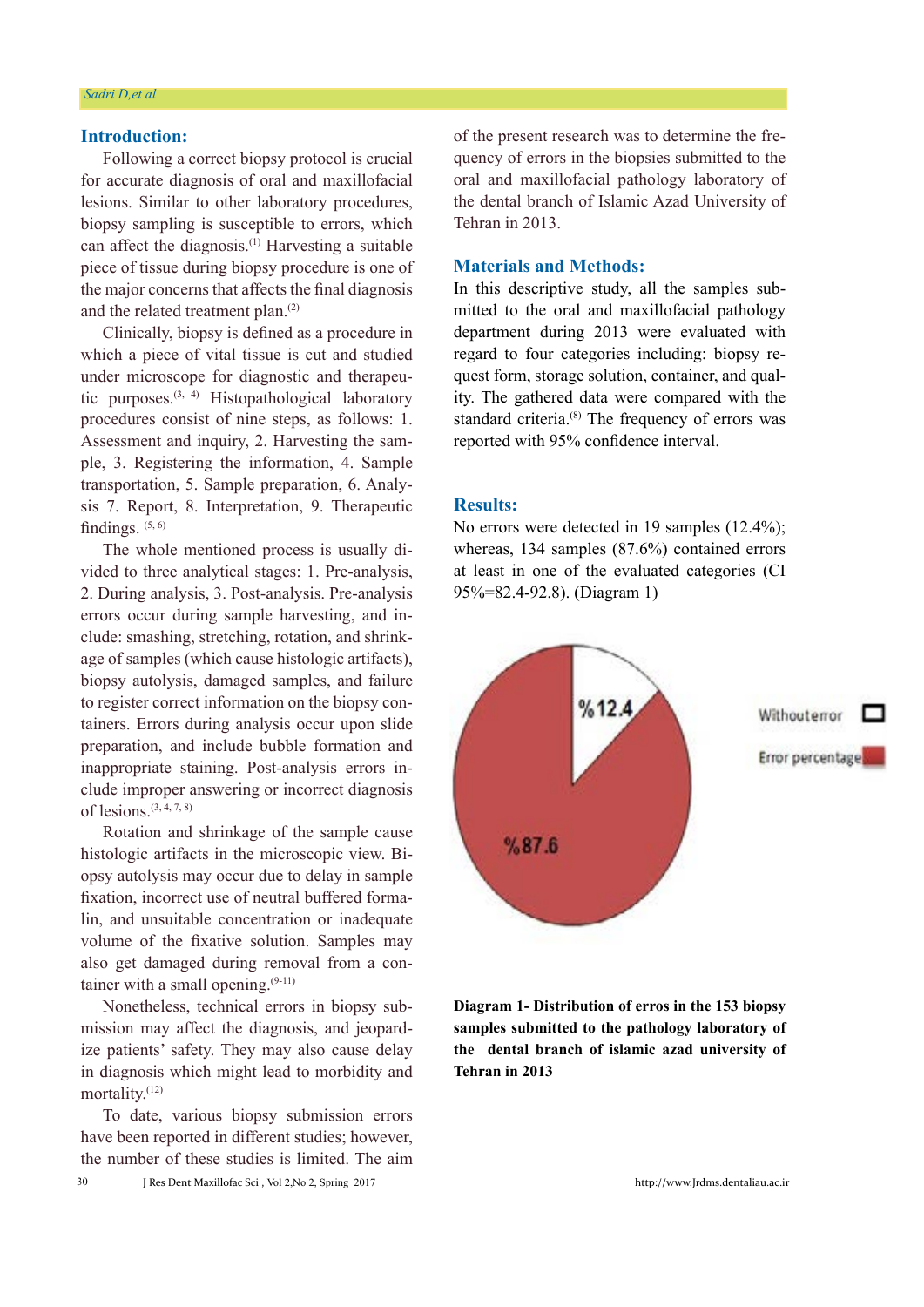#### *Frequency of Technical Errors in Biopsy Samples*

123 samples (80.4%) had incomplete biopsy request forms, 7 samples (4.6%) had been kept in improper storage media, 2 samples (1.3%) had unsuitable containers, and 2 biopsies (1.3%) had poor quality. (Table 1)

T**able 1- Frequency of errors in the biopsies submitted to the oral and maxillofacial pathology department of the dental branch of Islamic Azad University of Tehran in 2013.**

| Type of<br>error    | Frequency of<br>samples with error | Percentage of<br>samples with error |
|---------------------|------------------------------------|-------------------------------------|
|                     | 19                                 | 12.4                                |
| Without error       |                                    |                                     |
|                     | 123                                | 80.4                                |
| Biopsy request form |                                    |                                     |
|                     | 7                                  | 4.6                                 |
| Storage solution    |                                    |                                     |
| <b>Biopsy</b>       | $\mathfrak{D}$                     | 1.3                                 |
| container           |                                    |                                     |
|                     | $\mathfrak{D}$                     | 1.3                                 |
| Quality of the      |                                    |                                     |
| sample              |                                    |                                     |



 **Figure 1- An unsuitable biopsy container**



**Figure 2- Submission of a small and traumatized sample**

#### **Discussion:**

In the present study, 80.4% of the samples presented with errors related to biopsy request forms, which lacked patient name, age, medical history, sample harvesting area, differential diagnosis, name and especially of the requesting physician, radiographs, and history of previous biopsy). 4.6% of the errors were related to biopsy storage solution (use of insufficient volume of formalin, or use of non-formalin solutions), 1.3% of the samples had errors in the sample container (unsuitable size of container, unlabeled containers, or both), and 1.3% of the samples had poor quality (small sample size, superficial sampling, and traumatized samples). In a study by Zargaran et al, 60.4% of the errors were related to biopsy request forms, 8% of the errors were detected in biopsy storage solutions, 19% in the sample container; while, 12.6% of the errors were related to the quality of samples. The most common error was an improper biopsy request form, which is similar to the findings of the present study. $(1)$ In the study by Carraro et al, the frequency of this error was equal to  $61.9\%$ <sup>(13)</sup> In the current study, the most frequent errors were incomplete biopsy request forms, unsuitable storage solution and sample container, and poor biopsy quality, respectively. These results are similar to the findings of the study by Zargaran and colleagues.<sup>(1)</sup> In the study by Wagar et al, the most common error was submission of unlabeled samples, which complicated sample identification.(2) This error was not encountered in our study.

It seems that sending labelled packages containing 10% formalin to the biopsy centers of the university and private clinics have reduced the frequency of this error in our study.

We found that incomplete biopsy request forms with the frequency of 87.5% (138 cases), was the most frequent error. Recording the age, sex, alcohol consumption or smoking habits, appearance of the sample, presence or absence of other illnesses, type of biopsy and differential diagnosis are essential for diagnosing pathologic lesions, since diagnosis of some lesions depends on the age, sex, or certain occupations. It should be noted that rendition of differential diagnosis is valu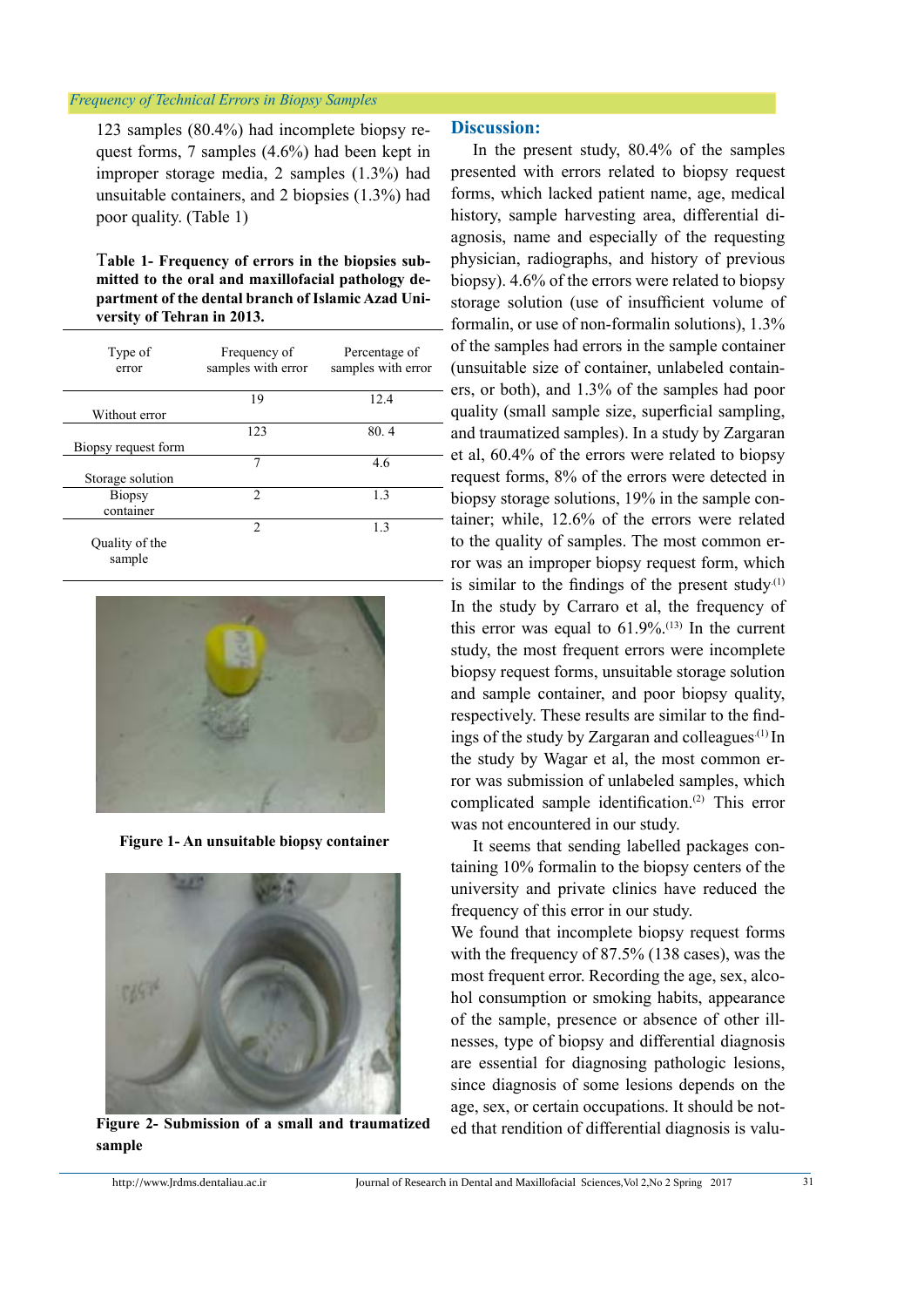able in the diagnosis of biopsy samples, as it shows the clinician's clinical point of view. $(14)$ 

Incomplete clinical information and absence of a differential diagnosis may lead to additional paraclinical tests. Absence of radiographs related to intraosseous lesions leads to inability to make a correct histopathological diagnosis. Although dentistry students and residents study the biopsy-related courses during the third year of their education, there is a need for retraining in this field. $(14, 15)$ 

In a research by Plebani et al, pre-analysis error rate was reported to be 50 to 75%.(15) It seems that the 87.6% error rate in the present study is concerning, and shows the need for retraining and updates regarding the biopsy protocols. According to the performed evaluations, it seems that submission of incomplete biopsy request forms by biopsy performers is the most common pre-analysis error. It is recommended to send standard request forms and pamphlets to different departments of the dental branch of Islamic Azad University of Tehran.

#### **Conclusion:**

It seems that failure to submit a complete biopsy request form is the most common pre-analysis technical error, which indicates the need for periodic retraining and updates regarding the biopsy protocols.

### **Conflicts of Interest:**

the authors of this manuscript certify that they have no conflicts of interest regarding this research.

#### **Acknowledgement:**

We are thankful to those who helped us in this article including research center of Islamic Azad University, Dental Branch of Tehran.

## **References:**

1.Zargaran M.a, Baghaei F.b, Moghimbeigi A.c, Shojaeian MS.d. Evaluation of Pre-analytical Biopsy Specimen Errors in the Pathology Laboratory of Hamadan School of Dentistry. J Dent Shiraz Univ Med Scien 2012; 13(3): 103-9.

2.Wagar EA, Tamashiro L, Yasin B, Hilborne L, Bruckner DA. Patient safety in the clinical laboratory: a longitudinal analysis of specimen identification errors. Arch Pathol Lab Med 2006;130:1662-8.

3.Mota-Ramírez A, Silvestre FJ, Simó JM. Oral biopsy in dental practice. Med Oral Pathol Oral Cir Bucal 2007; 12: 504-10.

4.Seoane J, Varela-Centelles PI, Ramírez JR, Cameselle- Teijeiro J, Romero MA. Artefacts in oral incisional biopsies in general dental practice: a pathology audit. Oral Dis 2004; 10: 113-7.

5.Start RD, Cross SS, Smith JH. Assessment of specimen fixation in a surgical pathology service. J Clin Pathol 1992; 45: 546-7.

6. Poh CF, Ng S, Berean KW, Williams PM, Rosin MP, Zhang L. Biopsy and histopathologic diagnosis of oral premalignant and malignant lesions. J Can Dent Assoc 2008; 74: 283-8.

7.Meghana SM, Ahmedmujib BR. Surgical artefacts in oral biopsy specimens: Punch biopsy compared to conventional scalpel biopsy. J Oral Maxillofac Pathol 2007;11:11-4.

8.Carraro P, Plebani M. Errors in a stat laboratory: typesand frequencies 10 years later. Clin Chem 2007; 53:1338-42

9.Abbey LM, Sweeney WT. Fixation artifacts in oral biopsy specimens. Va Dent J 1972; 49: 31-4.

10.Sharif MA, Mushtaq S, Mamoon N, Jamal S, Luqman M. Clinician's responsibility in Pre-Analytical Quality Assurance of Histopathology. Pak J of Med Sci 2007; 23(5): 720–3.

11. Kim SH, Choi HS, Chun HJ, Yoo IK, Lee JM, Kim ES, et al. A Novel Fixation Method for Variable-Sized Endoscopic Submucosal Dissection Specimens: An In Vitro Animal Experiment. PLoS One. 2016; 11(1):e0146573.

12.Valenstein PN, Sirota RL. Identification errors in pathology and laboratory medicine. Clin Lab Med 2004; 24: 979-96.

13.Zargaran M. A Review of Biopsy in Dentistry: Principles, Techniques, and Considerations. J Dent Mater Tech 2014; 3(2): 47-54.